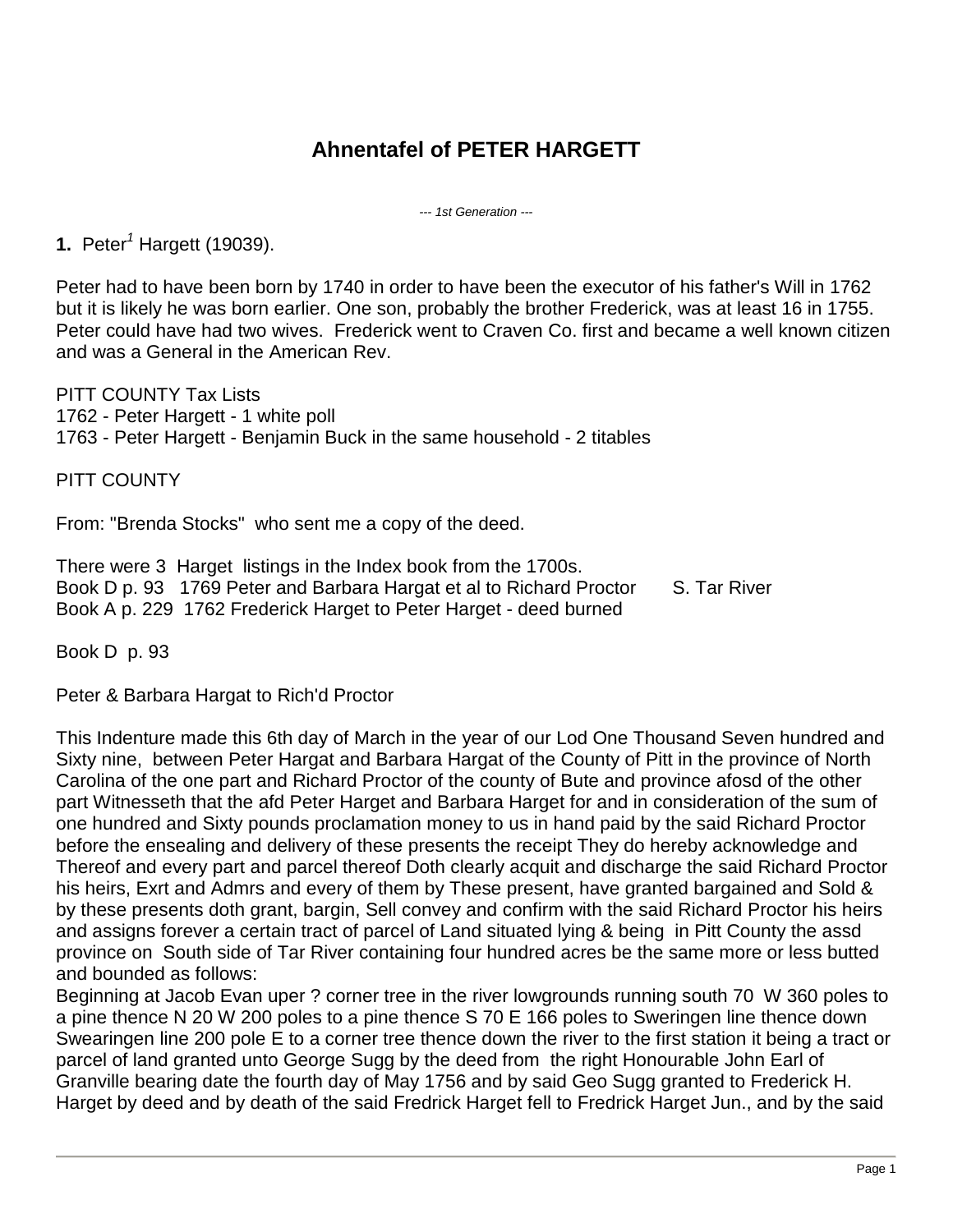Frederick Harget conveyed to Peter Harget by deed bearing date the thirteenth day of February 1762 as may more fully appear reference being had to said grants. To have & to hold the afsd land & premises with all the appurtenances unto the same belonging or in any way appertaining to him the said Richard Proctor his heirs and assigns, shall and may from time to time and at all times forever hereafter by piece and virtue of these presents lawfully and peaceable have hold possess occupy and enjoy all the above bargained premises with the appurtenances thereof free and clear & firmly & clearly acquit ?onerate & discharge of from all & all manner of former, gifts, grants, bargins and sails, leaces mortgages, Intails, Joynters, Dowers, Judgements, estents and incumbrances Whatsoever. Furthermore we the said Peter Harget and Barbara Harget do for themselves, their heirs, Ecr, Admr convenant and engage that the above bargained premises to him the said Richard Proctor and to his heirs & assigns forever against the lawful claim and demand of every person or persons, whatsoever and forever hereafter do canant ?? and forever defend the same in manner and form as foresaid. In Witness Whereof we have hereunto set our hands and affixed our seals the day and year first above written

(signed) Peter Harget Barbara Harget

Signed, Sealed & delivered in presence of Geo. Evans and William (x) Huel July Court 1769 ordered to be registered

Was Barbara the mother, a first wife, or maybe a sister?

## CRAVEN COUNTY

Peter first appears in the Court Records in June 1774 - deed from James Turner to Peter Harget for 316 acres #164 in Vol 7

#181 - Vol 7 - Dec 1776 - deed of sale from Jesse Bryan to Peter Hargett - 183 acres - William Isler was a WIT

#### BOOK 20

P 452 - 1 Jan 1774 - James Turner to Peter Harget joiner - 150 pds - 3 parcels - NS Trent, SS Beaver Creek, adj sheets, Jacob's Branch, Becton's line, Simon Evans, Turner - 316 acres - tract granted to Jacob Ipock 25 Sept 1741 and he sold to Frederick Isler and Isler sold to Harget and Harget sold to James Turner - other tract part of patent to Fred. Harget 26 Oct 1767 - other tract sold by Fred Harget to James Turner being ½ tract granted by patent to Frederick Benton (sic) for 136 acres in 1769 and Becton sold to Turner WIT William Isler, Simon Speight, Jesse Bryant

June Court 1774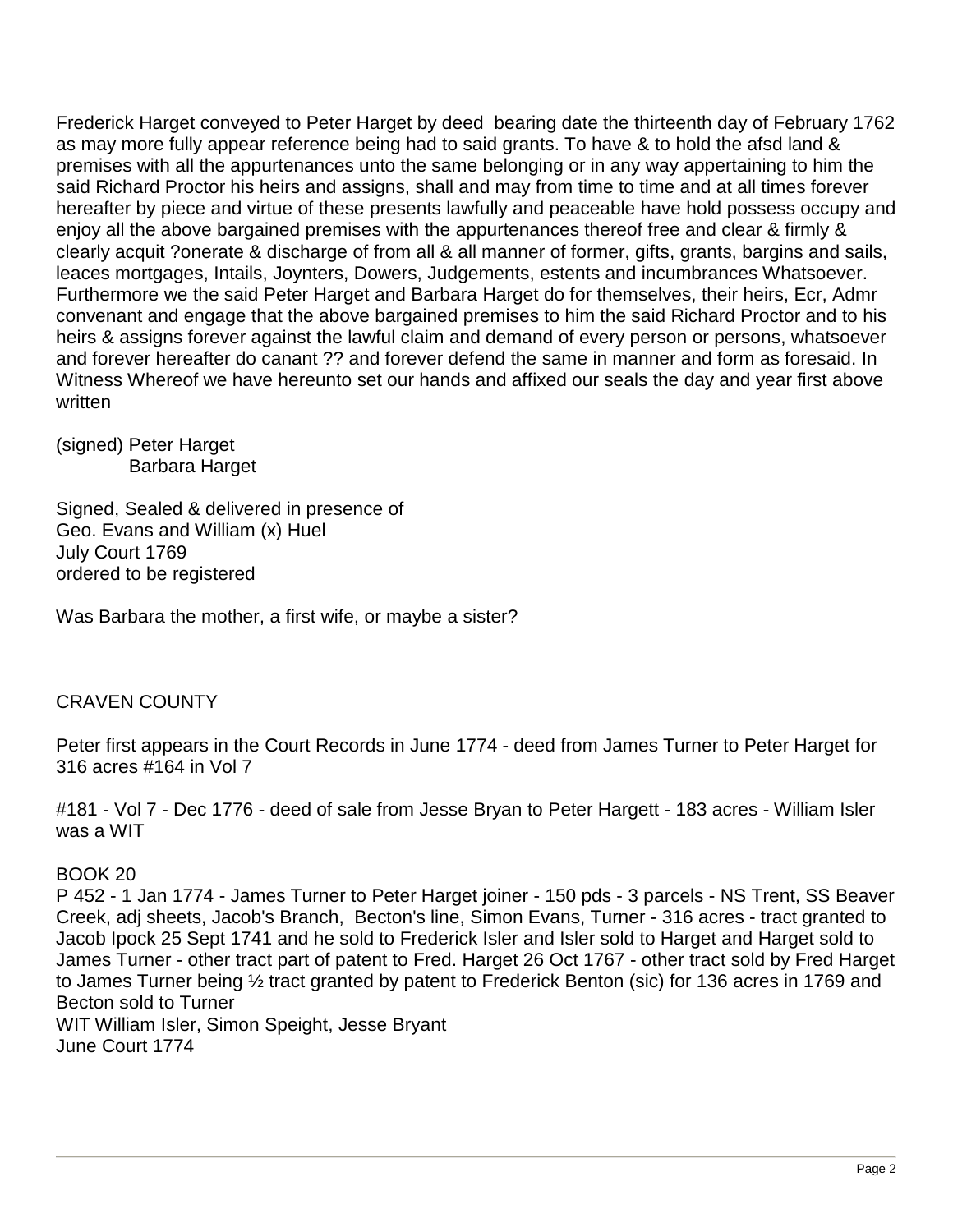#### BOOK 21

P 207 - 1 Oct 1774 - Jesse Bryan to Peter Hargett, joiner - 90 pds - 2 tracts SS and NS of Beaver Creek - adj Jacob Bryan, Jacob's Branch, run of Beaver Creek, Frederick Harget - 183 acres - being a tract granted to William Isler by patent 18 April 1748 and he sold to Frederick Becton and Becton sold to Jesse Bryan - other tract granted to Frederick Becton 1768 and Becton sold to Jesse Bryan WIT William Isler, Benjamin Griffin - can't read 3rd name

### JONES COUNTY

Deed Book B p 60 - 30 Oct 1778 - Peter and Ann Hargett sold to Simon Edwards land in Craven Co - NS Trent where they lived - patented to Jacob Ipock on 25 Sept 1745 - 150 acres

Book 15 p 126 - 2 Sept 1813 - Ann Hargett for good will and affection gives to son Peter Hargett a mare, bed and furniture - after my death; to son Benjamin Williams Harget, a horse, bed and furniture, chest - after my death. My two sons mentioned get everything after my death WIT: WM and Nancy Isler

Will of Peter Hargett - written 5 Oct. 1797, probated November Term 1797 in Jones County

In the Name of God Amen. I Peter Hargett of the State of North Carolina and County of Jones being weak of Body but of sound mind and memory Blesed be God Do this Fifth day of October in the year of our Lord one Thousand seven hundred and Ninety Seven make and publish this my last will and Testament in Manner following that is to Say

I give and bequeath to my beloved Wife Ann Harget The Land and Plantation whereon I now Dwell with every (rest of this line torn) for and During the Term of her Widdowhood. I also lend unto my Said Wife, five Negroes Named Pompy, Jim, Seasar, Rachel and little Moll, all my stock of cattle (one yolk of Oxen Excepted) all my hogs, sheep, Three head of horses and eighty Barrells of corn for and During my said Wife's Natural life or Widdowhood. She my Said wife is to school and Educate my Children out of the property and to give to each and everyone of my Said Children one Feather Bed and furniture at their arriving of age of Marriage.

Item - I give and bequeath to my son William Isler Hargett two Surveys of Land lying on the North side of Beaver Creek Pattened in my own name and one Negro man Named Bob to him and his heirs and assigns for ever in fee simple

Item - I give and bequeath to my son Peter Hargett all my lands lying on the South Side of beaver Creek and above Jacobs Branch beginning on beaver Creek at the mouth of said Branch and then running up the Various courses of the said branch to the main Road (as it now stands) then a due South Corse to the back line and one Negro boy Named Isaac to him his heirs and assigns forever in fee simple and in case of the Death of my said Peter Hargett in his Non age my will and Desire is that his Property be Equally Divided between all my sons.

Item. I give and bequeath to my son Benjamin Williams Hargett all my Land on the South side of beaver creek and lying below Jacobs Branch and binding with the before mentioned South Line and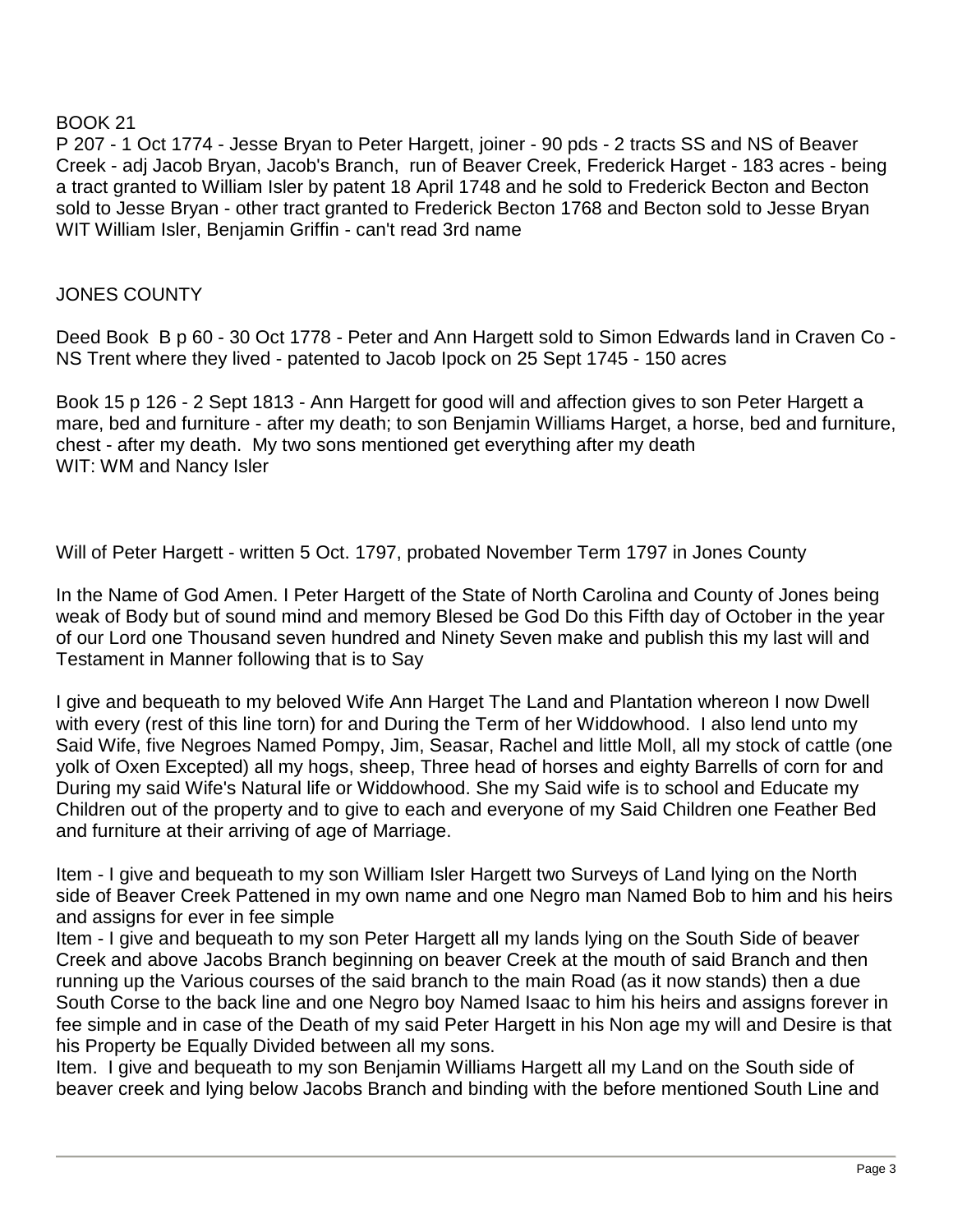one Negro boy Named George to him and his heirs and assigns forever in fee Simple and in case of the Death of my said Son Benjamin Williams Hargett in his non age my Will and Desire is that his Property be Equally divided between all my sons.

Item - I give and bequeath to my Daughter Hester Kornegay one Negro Woman named Easter and her increase to her and her heirs and assigns forever.

Item - I give and bequeath to my Daughter Barbary Hargett one negro Woman Named Old Moll and her Increase to her and her heirs and assigns forever.

Item - I give and bequeath to my Daughter Susannah Hargett one negro girl named Teanor and her Increase to her and her heirs and assigns forever.

Item - I leave four Negroes Named Venter, Andrew, Liza and Catsy to be equally Divided between all my Daughters to them their heirs & assigns forever. I also leave the property that I have lent to my wife to be at her Death or Marriage Equally Divided between my aforesaid four Daughters to them their heirs and assigns forever.

Item - My will and desire is that my Executor doe sell and dispose of three head of horses, the remainder or residue of my crop of Corn, all (next work not readable) and all my Turpentine in order to discharge all my Just Debts and Lastly I do hereby Constitute and appoint my beloved son in laws Daniel Simmons and Isaac Kornegay Executors to this my Last Will and testament. In witness whereof I the said Peter Hargett have to this my last Will and Testament set my hand and seal the day and above written signed sealed published and declared by the said Peter Hargett the testator as his last will & testament in the presents of us

Who were present at the time Signed Peter Hargett Of syning & sealing thereof Rich. Reynolds Jno Becton

State of North Carolina Jones County Court Nov. Term 1797

This was the will & foregoing last Will and Testament of Peter Harget dec duly proved in open Court by the Oath of Richard Reynolds & ordered to be registered at the same time Daniel Simmons and Isaac Kornegay the Executors therein named qualified as such agreeable to Law - ordered that Letter testamentory apiece ??? accordingly Attest J. J. Bryan.

He married Ann Isler ([1](#page-3-0)9040), daughter of William Isler (19041) and Hester Williams (19042).<sup>1</sup> He was born circa 1740. Peter (19039) died circa 1797 at Jones County, North Carolina.<sup>[2](#page-3-1)</sup>

*--- 2nd Generation ---*

**2.** Georg Frederick H.*<sup>2</sup>* Hargett (25136).

<span id="page-3-1"></span><span id="page-3-0"></span><sup>1</sup>Will of William Isler, written 27 Feb 1784 probated Dec Term 1784 in Jones County, NC.  $2$ Will of Peter Hargett, written 5 Oct. 1797, probated Nov. Term 1797, Jones County.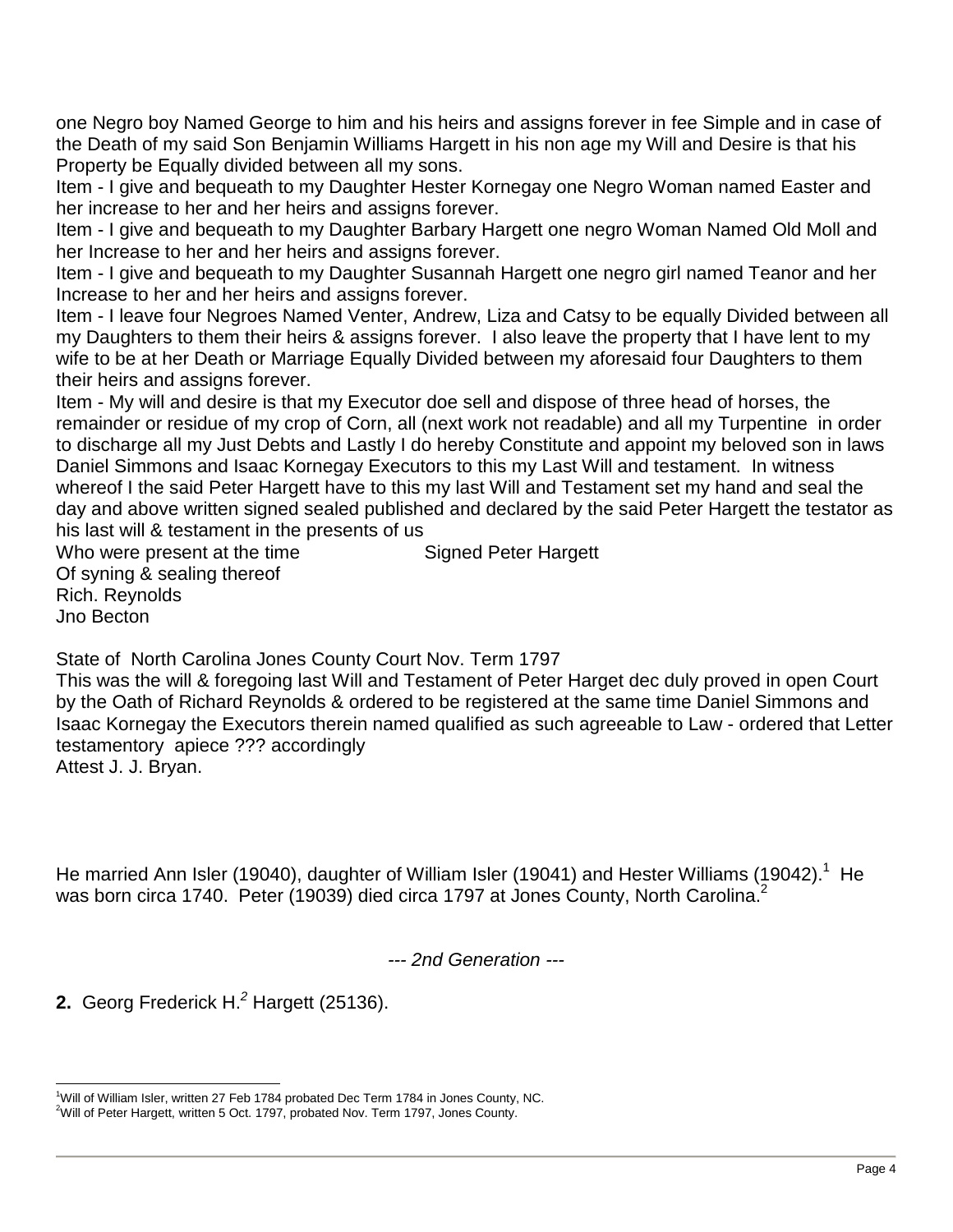Frederick was on the 1755 Beaufort County Tax List with one son and Bartholomew. No indication of who Bartholomew was but probably a servant. That would indicate that Frederick Jr or another son was at least 16 years of age.

PANTECO TRACINGS - published by the Beaufort Co Genealogical Society

Vol VI - June 1990 - Sept Court 1756 - building a new courthouse - Frederick Hargett was the carpenter hired

Vol VI Dec 1990 - Dec Court 1756 - Deed poll from George Sugg to Frederick Hargett for 400 acres (this was the land that Peter sold in Pitt Co)

Vol X1 - June 1995 - March 1759 - POA - Edward Graw to James Bonner on oath of Frederick Harget, Jr.

Between the years from 1709 to 1753, six persons with Hargett - type names came to Philadelphia. 1) Petter Hugett, 1737

2) Franz Carel Huget, 1738

3) Friederich Herget, 1748 To Lancaster\, Pa.

4) Johan Henrich/Heinrich Herget signed the oath of allegiance and abjuration Oct. 2, 1749, in a list of people from Swabia, Wirtemberg, and Dormstadt who came on the ship Jacob, </I>Capt. Adolph de Grove, from Amsterdam, to Philadelphia via Shields, in England. This is the German immigrant who went to Anson County, NC, and lived in close proximity to Tilman Helms. He became a part of our family inheritance. The author favored Darmstadt as his place of origin. His immigration point was Philadelphia. His path to NC is not known.

5) Petter Hergedt, 1750 To Frederick Co, Md.

6) Johannes Herguth, 1753, b. Rosenthal, Hesse To Pa.

The kinship of these people is not known although I am inclined to think that our Frederick and Peter of Md. were brothers.

Frederick arrived in the Edinburgh on 5 Sept 1748 and signed his name. There are no women on the list and I assume there are no children's names.

PALETINE ORGINS OF SOME PENNSLVANIA PIONEERS By Annette Kunselman Burgent

Mutterstadt Reformed KB

Joh. Peter Herget md 25 May 1708 Maria Appolonia Funck. They had issue:

1. Georg Friedrich - baptis 18 April 1709 - Mutterstadt (not sure if that is a place or a church) -

sponsor was Georg Friedrich Krick, single and Elisabetha Steinkonig

2. Anna Maria - bapt 12 Feb 1711

3. Blasius - baps 17 May 1717 - died 16 April 1796

4. Joh. Peter, bp 21 Nov 1719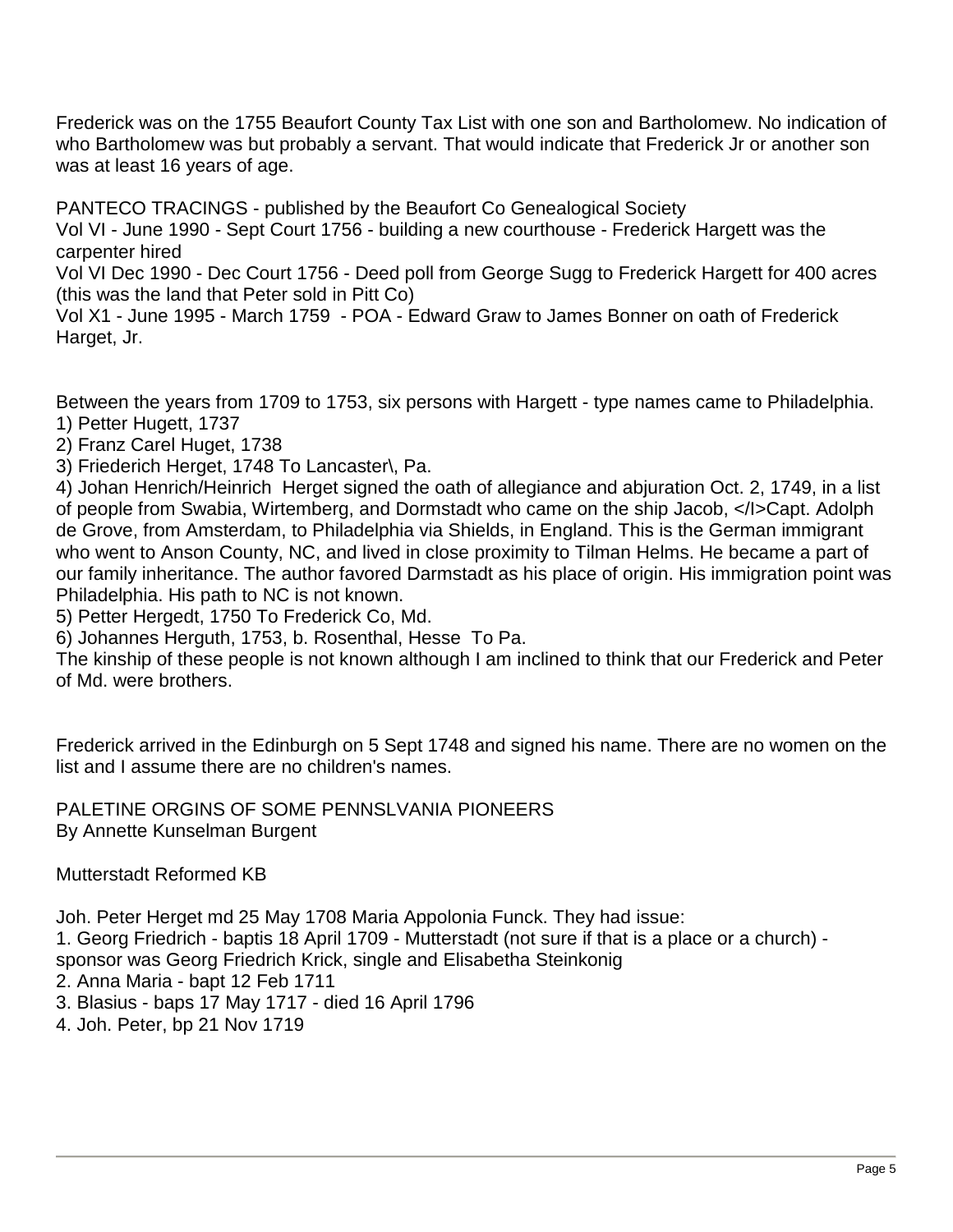Georg Friederich Herget, son of Joh. Peter md 10 April 1736 Anna Barbara Gartner, daughter of the late Herr Conrad Gartner, Reformed schoolmaster here. A notation by their marriage record: " moved to Penn 1748" They had one child baptized at Mutterstadt

Georg Friederick b 12 March 1738 bat 16 March 1738

PfFWKde, Band 6, Heft 5, p 168

Herr John. Conrad Gartner died 10 Sept 1732 age 54 years, 5 mo less 5 days. He had been the Reformed schoolmaster at Mutterstadt for over 26 years. He was a son of Georg Garner, schoolmaster at Eppfenbach (= 74925 Epfenbach by Sinsheim). He married Maria Elisabetha Scheiner, daughter of John. Scheiner, citizen at (69198\_ Scriesheim. She died 13 Jan 1733 age 55, 6 mo, 18 days. They had 6 sons and 2 daughters

AMERICAN RECORDS

Rev. Jacob Lischy's personal records, York Co, Pa

One Freidrich Hercher (?Herget) and wife Anna Barbara were sponsors in 1752 for a child of Sebastian Barthleme

Peter Herget - (one above) Arrived on the Two Brothers in 1750 - surnamed spelled Hergedt on the list

Oggersheim Reformed KB

Johann Peter Herget, son of Peter Herget of Mutterstadt md 26 Apr 1746 Catharina, widow of the late Isaac Derin. They had issue: Susannah Elisabetha - bapt July 1747 Anna Catharina - born 3 Apr 1749 bapt 11 April 1749

Gives the background of Catharina whose maiden name was Maria Catharina Marquart daughter of Gabriel Marquart and she was widow of Joseph Braun in 1735. Peter was her 3rd husband

Peter and Catharina and her son Christian Braun came in 1750

Catharina Herget wife of Peter aged 70 years 6 months died 16 Aug 1789 in Frederick, Md

Peter had a Will in Frederick Co - I didn't copy the next page.

\*\*\*

Lancaster Co, Pa - Church Records of the 18th Century Vol 2 by F. Edward Wright

First Reformed Congregation at Lancaster, Pa (church started in 1736)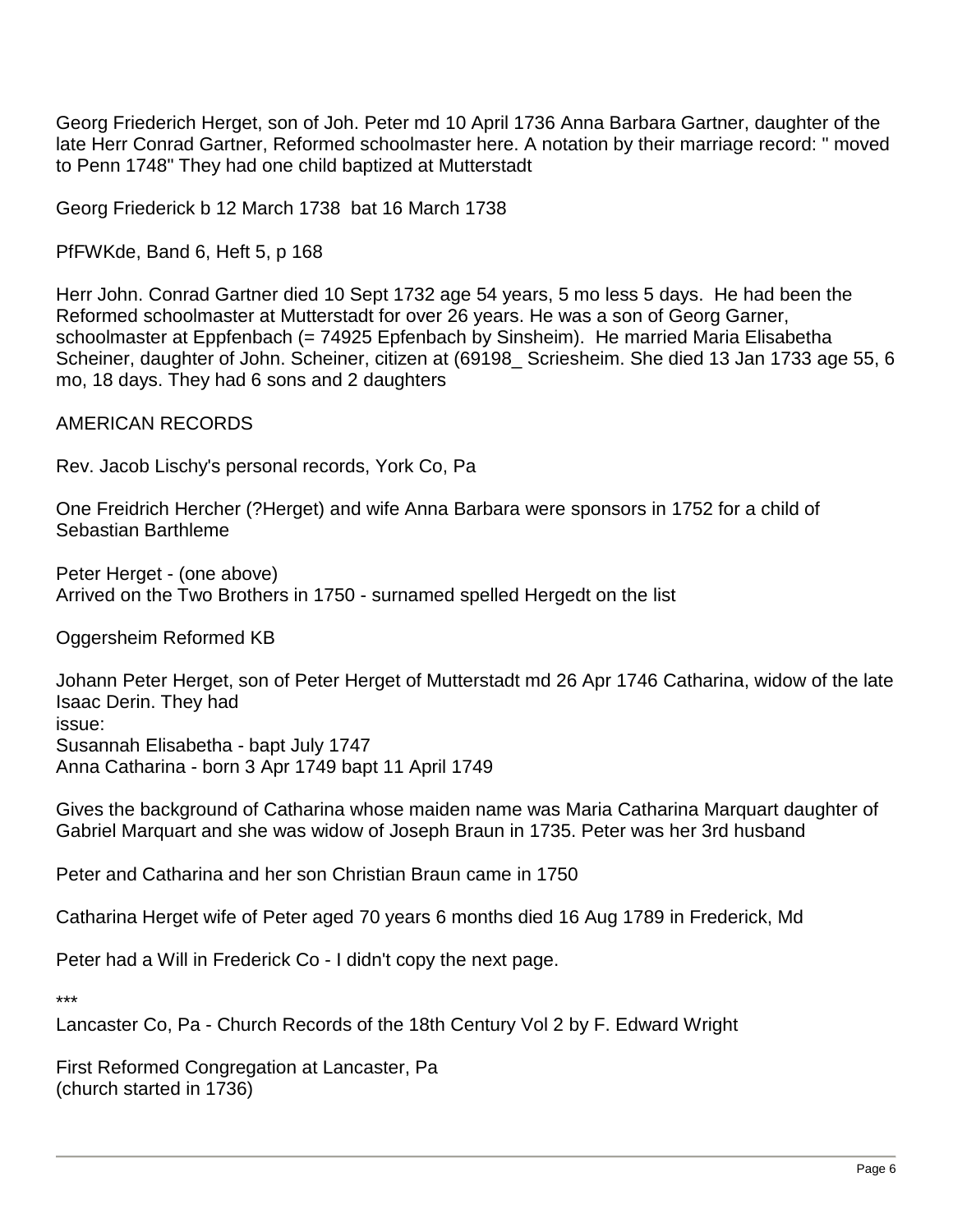p 13 - Gertrude daughter of Frederick Hergeth and Anna Barbara - b 1 Dec 1749 p Bapt 28 Jan 1750 - Spon Gertrude Bartholomas

p 15 - George Frederick son of Jacob Decker & Catherine - b 4 Aug 1750 - spon George Fred. Hergerth and Anna Barbara

\*\*\*

Will abstracts checked for both Lancaster and York Counties - did not see Frederick under any spelling of the name.

Could not find any deed abstracts in either county.

He was born at Mutterstadt, Germany.<sup>[3](#page-6-0)</sup> He was baptized on 18 Apr 1709 at Mutterstadt, Germany.<sup>[4](#page-6-1)</sup> He married Anna Barbara Gartner (25138), daughter of John Conrad Gartner (25340) and Maria Elisabetha Scheiner (2[5](#page-6-2)341), on 10 Apr 1736 at Mutterstadt, Germany.<sup>5</sup> He died circa 1759 at Beaufort County, North Carolina.

**3.** Anna Barbara<sup>2</sup> Gartner (25138) was born at Mutterstadt, Germany.<sup>[6](#page-6-3)</sup> She married Georg Frederick H. Hargett (25136), son of John Peter Hargett (25344) and Maria Appolonia Funck (25345), on 10 Apr 1[7](#page-6-4)36 at Mutterstadt, Germany.<sup>7</sup> She died after 1769.

*--- 3rd Generation ---*

**4.** John Peter*<sup>3</sup>* Hargett (25344) married Maria Appolonia Funck (25345) on 25 May 1708 at Mutterstadt, Germany.<sup>[8](#page-6-5)</sup>

**5.** Maria Appolonia<sup>3</sup> Funck (25345) married John Peter Hargett (25344) on 25 May 1708 at Mutterstadt, Germany.<sup>[9](#page-6-6)</sup>

**6.** John Conrad*<sup>3</sup>* Gartner (25340) married Maria Elisabetha Scheiner (25341), daughter of John Scheiner (25343), at Mutterstadt, Germany.<sup>[10](#page-6-7)</sup> He was born circa 1678 at Germany.<sup>[11](#page-6-8)</sup> He died on 10 Sep 1732 at Mutterstadt, Germany.<sup>[12](#page-6-9)</sup>

**7.** Maria Elisabetha*<sup>3</sup>* Scheiner (25341) married John Conrad Gartner (25340), son of Georg Gartner (25342), at Mutterstadt, Germany.<sup>[13](#page-6-10)</sup> She was born circa 1678 at Germany.<sup>[14](#page-6-11) She died on 13 Jan</sup> 1733 at Mutterstadt, Germany.

<span id="page-6-2"></span><sup>4</sup>lbid. 5 Ibid.

<span id="page-6-4"></span><span id="page-6-3"></span> $^6$ lbid.

<span id="page-6-5"></span><sup>7</sup>lbid.

<span id="page-6-6"></span> $^8$ lbid. <sup>9</sup>lbid.

<span id="page-6-7"></span><sup>10</sup>Ibid.

<span id="page-6-8"></span> $11$ Ibid.

<span id="page-6-10"></span><span id="page-6-9"></span> $12$ Ibid.

<span id="page-6-11"></span> $13$ Ibid.  $14$ Ibid.

<span id="page-6-1"></span><span id="page-6-0"></span><sup>&</sup>lt;sup>3</sup>Paletine Orgins of Some Pennsylvania Pioneers., (Annette Kunselman Burgent).